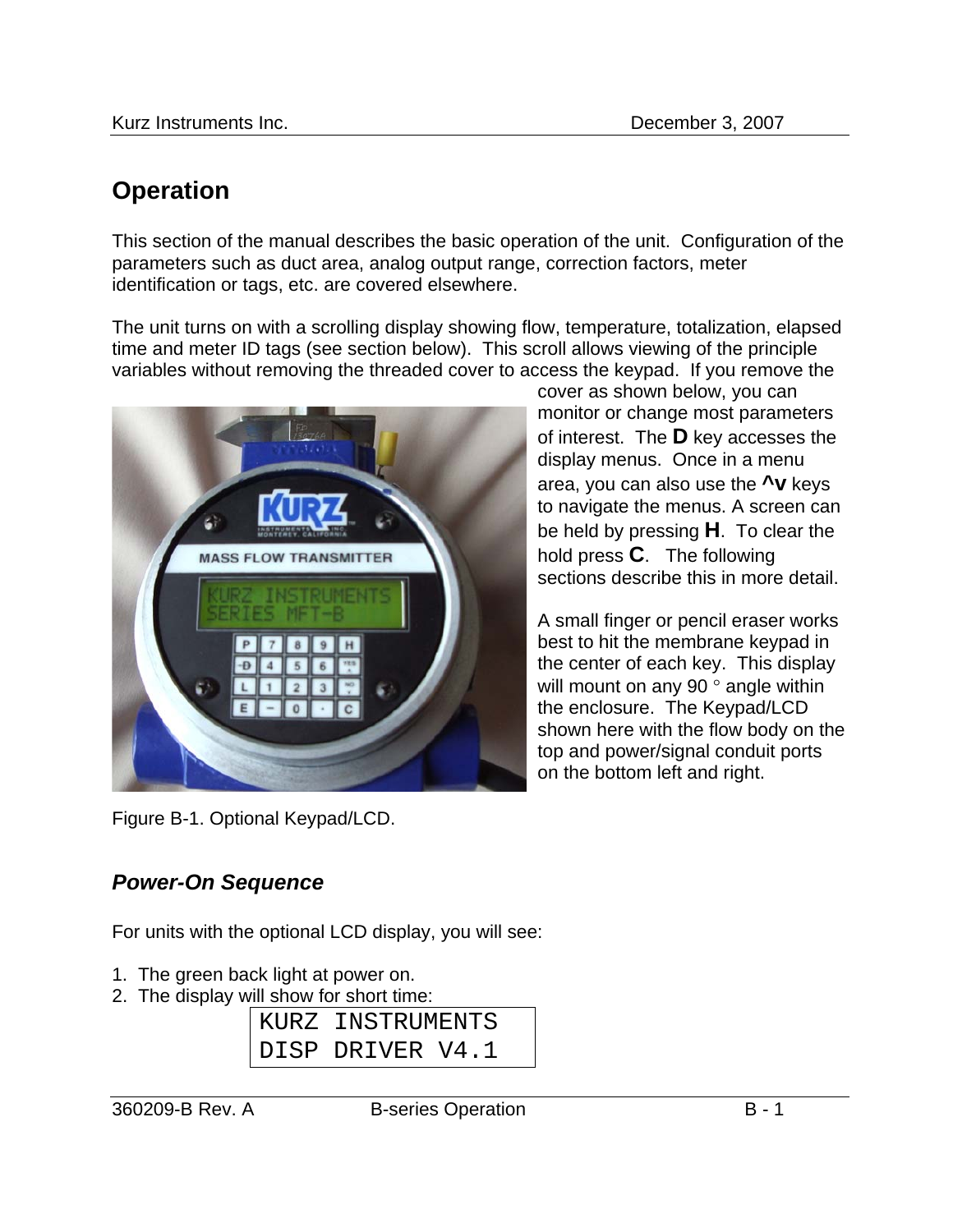3. It will clear then show:

|  | KURZ INSTRUMENTS |
|--|------------------|
|  | SERIES MFT-B     |

4. Start scrolling the "executive state" which is defined later. This includes the basic mode command buttons and the meter summaries. The analog output becomes active as soon as the executive state is reached which takes about 20 seconds for the whole boot process under flow. For a full description of this and flow rate dependent boot times see this section. The parameters you need to configure or setup your mass flow transmitter are available via the keypad and 2x16 LCD. This section of the manual presents the material to configure the Kurz MFT B-Series units.

#### *Overview of the User Interface*

After boot up or power on, the unit will scroll the display showing some of the principal keys to launch operation. The scrolling screens show the meter ID's, Rate, Totalization and some of the help screens. This permits viewing of the flow and temperature data through a glass window without opening the cover or using any special tools. This power up state is known as the *executive mode*. The following is a sample of the typical displays in *executive mode*.

| KURZ INSTRUMENTS |  |
|------------------|--|
| SERIES MFT-B     |  |

PRESS H FOR HOLD HH FOR HELP

METER #1, FLOW ID: FLOW RATE

| 224.8586 | SCFM |
|----------|------|
| 3.014788 | MSCF |

METER #2, TEMP ID: TEMPERATURE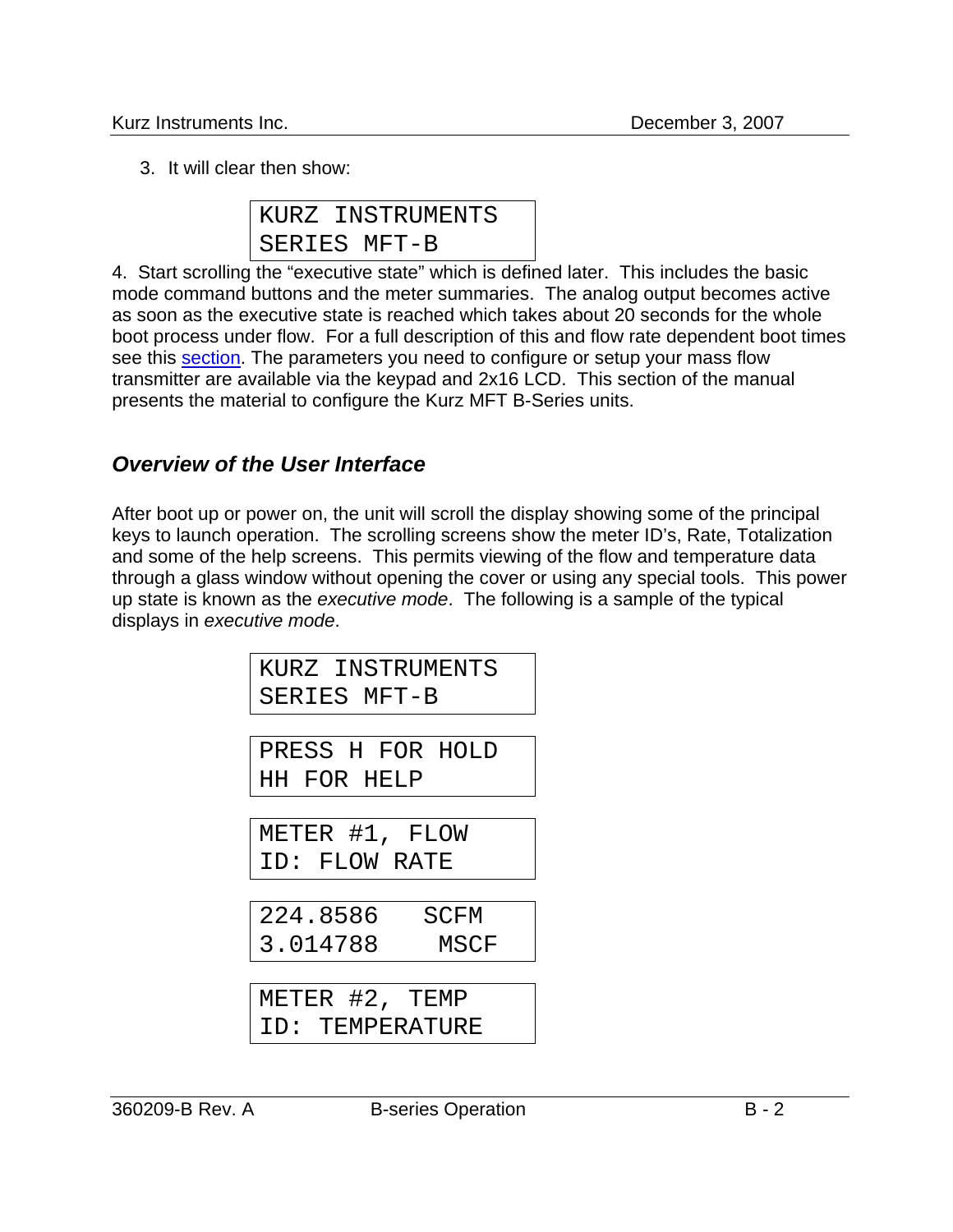Kurz Instruments Inc. December 3, 2007

75.97 DEGF

If you access the keypad and press the **D** function key, this will permit viewing of the meter data for flow or temperature. Pressing the **P** function key accesses the programming mode. The user view-only code is "123456" followed by the **E** key to accept this code. If either mode is selected and there is no keypad action within two minutes, it will revert to the *executive mode*.

All of the above menus may be accessed via the USB port using a terminal emulator program (HyperTerminal) with the baud rate set to 9600. The primary difference is that the new displays scroll up the previous displays instead of over writing in place like the LCD does. The function keys in terminal mode are the same as the 4x5 keypad but in lower case. There is also a command which will turn off the display or echo of the display characters to the serial ports. This is accomplished by pressing the **+** key, (shift +). Pressing this again will toggle it back on. The unit still responds to the keyboard commands (q, l, ?, +, esc xxxx) when the echo is off. The up arrow **^** (shift 6, above the 6 key) is the same as **"YES"** and will move you from one screen to another. Alternately you can use the down arrow **v** (small v) or **"NO"** to move from one screen to another in the opposite direction. A summary of these single key commands can be found by pressing **?** from the terminal keyboard or **HH** from the keypad.

### *Navigating the Menus*

Pressing **P** or **D** will advance the menu categories forward one screen at a time without making changes. If you continue pressing the keys, you will end up back where you started. If you overshoot the menu category of interest, you can backup with the **v** key. Alternately, you can also move forward with the **^** key. Once you enter a menu category within program or display mode you can only advance the screens with the **D** or **P** key depending on the mode you are in. The **^v** keys within the menu categories are used to change entries or selections.

#### **Selecting Menus**

You select a menu category of interest by pressing the **E** key or enter. Sometimes you have the option of choosing more than one meter, or output before entering a menu. At these screens the **^v** keys will change the sub-menu. To deselect or step out of a menu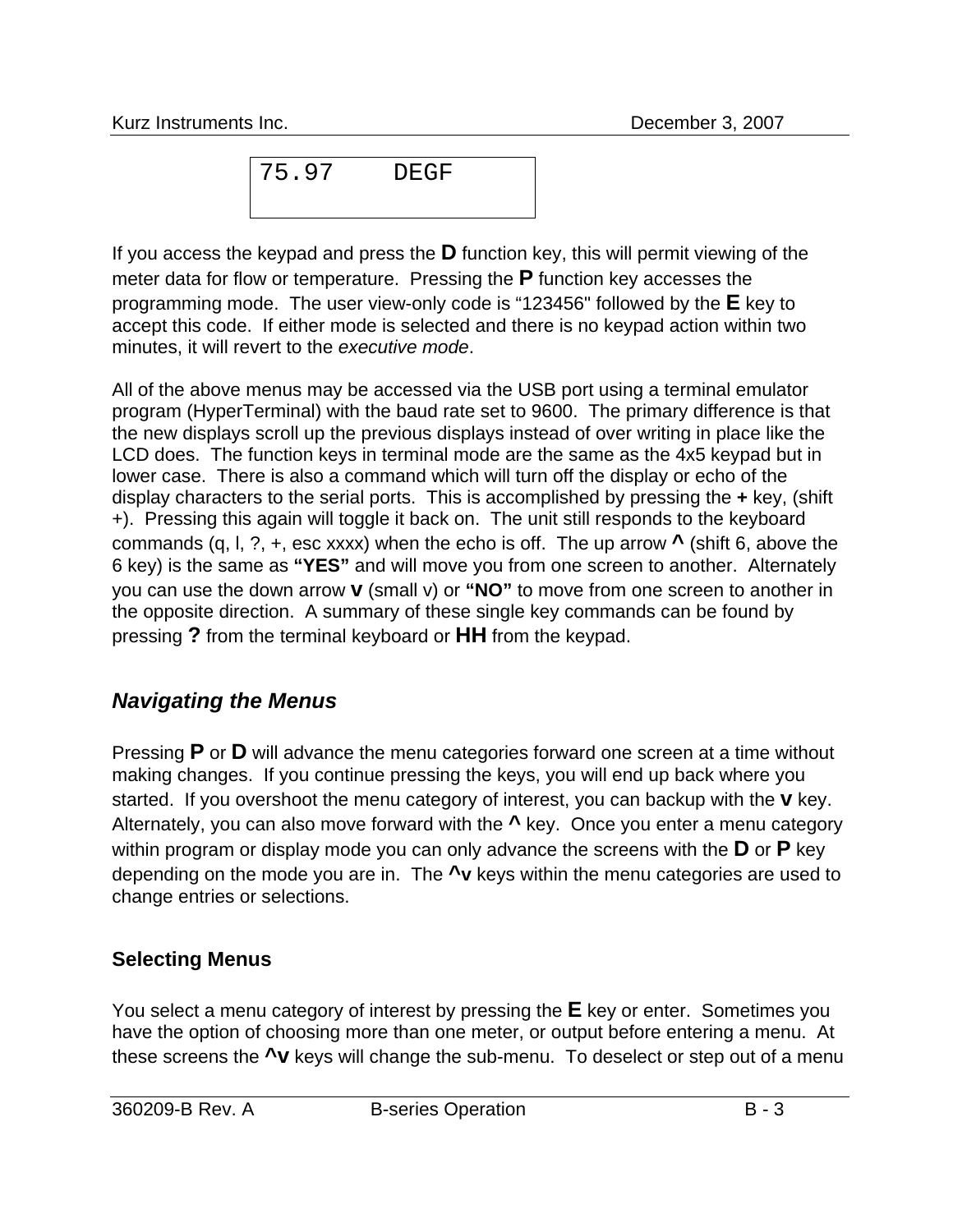you press the **C** key once or twice depending on the menu.

#### **Entering Data**

Program menus can only be changed if you use the change tech code "654321" after pressing the **P** key. You enter data into a menu by typing the number directly from the keypad, including any decimal points. The **^v** arrow keys will also change values. When you first enter a menu, the most significant digit is changed by the **<sup>^</sup>V** keys. If you press a number it automatically is entered starting at the most significant digit then it moves the entry point to the right one character. At any time you may change the last entered value with the **^ v** keys.

For menus with multiple selections, the **^v** keys are needed to change the selection.

Once you have entered the number or selected the parameter of interest, the value is accepted by pressing the **E** or enter key.

Note: When entering meter IDs or other text using a remote terminal, you must use upper case characters only. The lower case characters are used for the keyboard commands.

#### **Clearing Data, Editing Data or Exiting Menus**

The **D** or backspace key will clear one character to the left, similar to the backspace key on a computer. The **C** key will clear the whole value in a menu. Pressing the **C** key a second time will exit the menu without any change.

#### **Holding a Menu For Display**

You may freeze or hold any menu beyond the two minute auto-exit interval to view the information like flow rate or temperature by simply pressing the **H** key. This mode is cleared by pressing the **C** key.

### *Help Display*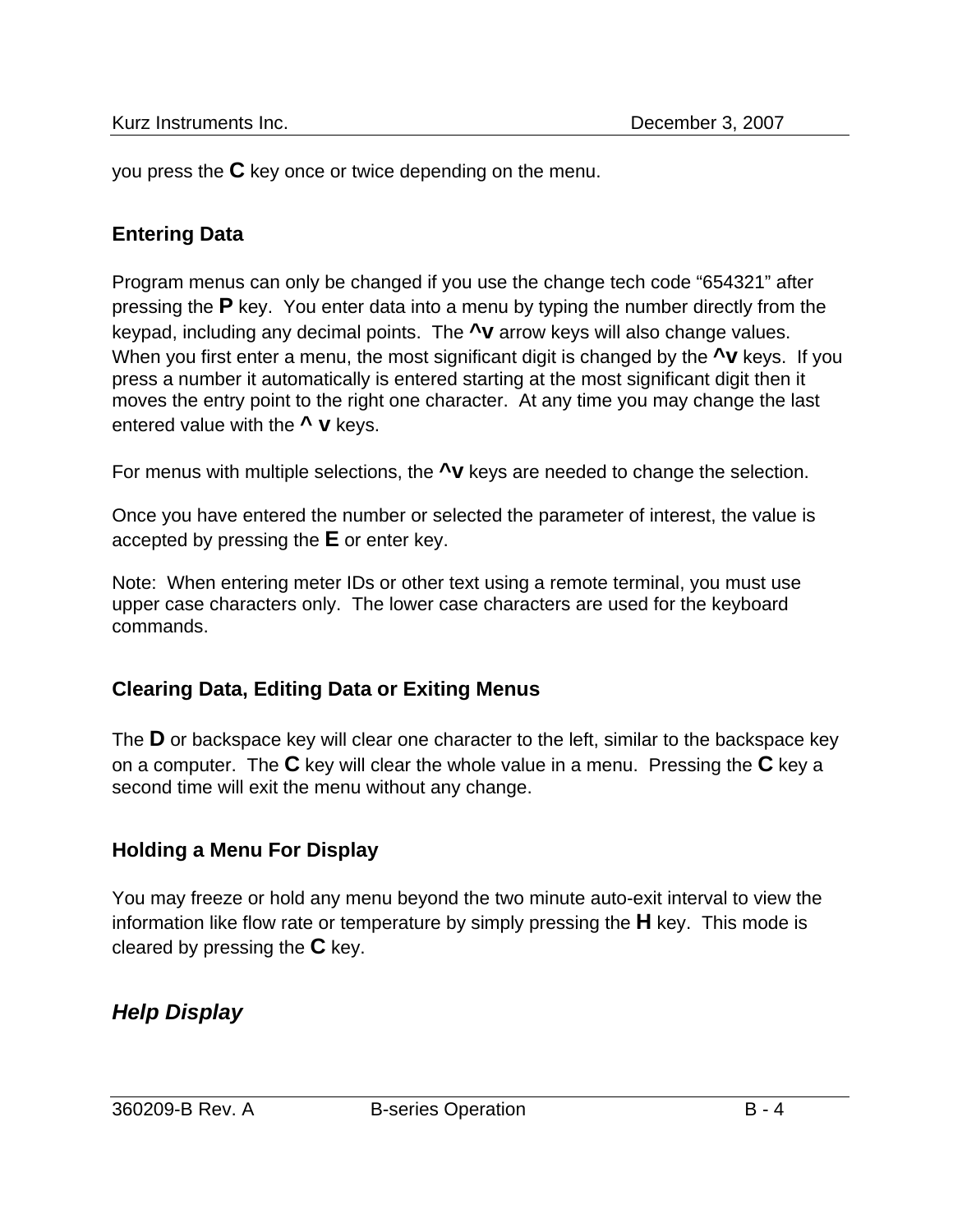A list of local commands can be found by pressing the **H** key twice or **HH**. The help screens list the firmware revision level, Kurz telephone and FAX numbers and the website address.

#### *Flow Meter Time Constant*

Different factors are involved with controlling the speed of the MFT B-series.

- Sensor Response Time (see Brochure)
- Meter Filter time constant (see *configuration changes* section for adjustments)

Depending on the various settings, you can have a response time which is sensor limited or over damped using the Meter Filter. The net response is the cascade of all the above. So even if the Meter Filter is at 0 seconds, the response time will still be limited by the sensor.

### *Configuration Data Storage*

The configuration data is stored in EEPROM on the MFT B- Series board. All information about the flow meter is stored in this memory. In addition, the original Factory configuration of the sensor data and 4-20 mA calibration is stored in the EEPROM of the unit.

When making changes in program mode, you are asked to save the changes or not. If the changes are not saved, they will still be in force until the next power cycle where it will revert to the configuration stored in EEPROM memory.

An external method of saving the configuration is available with the upload/download process via a PC terminal emulator program described next or KZCOMM.

### **Configuration, Upload/Download using Xmodem**

The upload/download process allows you to save not only the Factory data but your field customization in a remote file. This is done one of two ways, by uploading it to a PC running a terminal emulator program with Xmodem or using the Kurz program **KZCOMM** which ships with all meters. See the KZCOMM documentation for instructions on how to use the program to transfer configuration files. The configuration file will transfer a binary file of about 4 kbytes in 5 seconds at 9600 baud. To initiate this using a terminal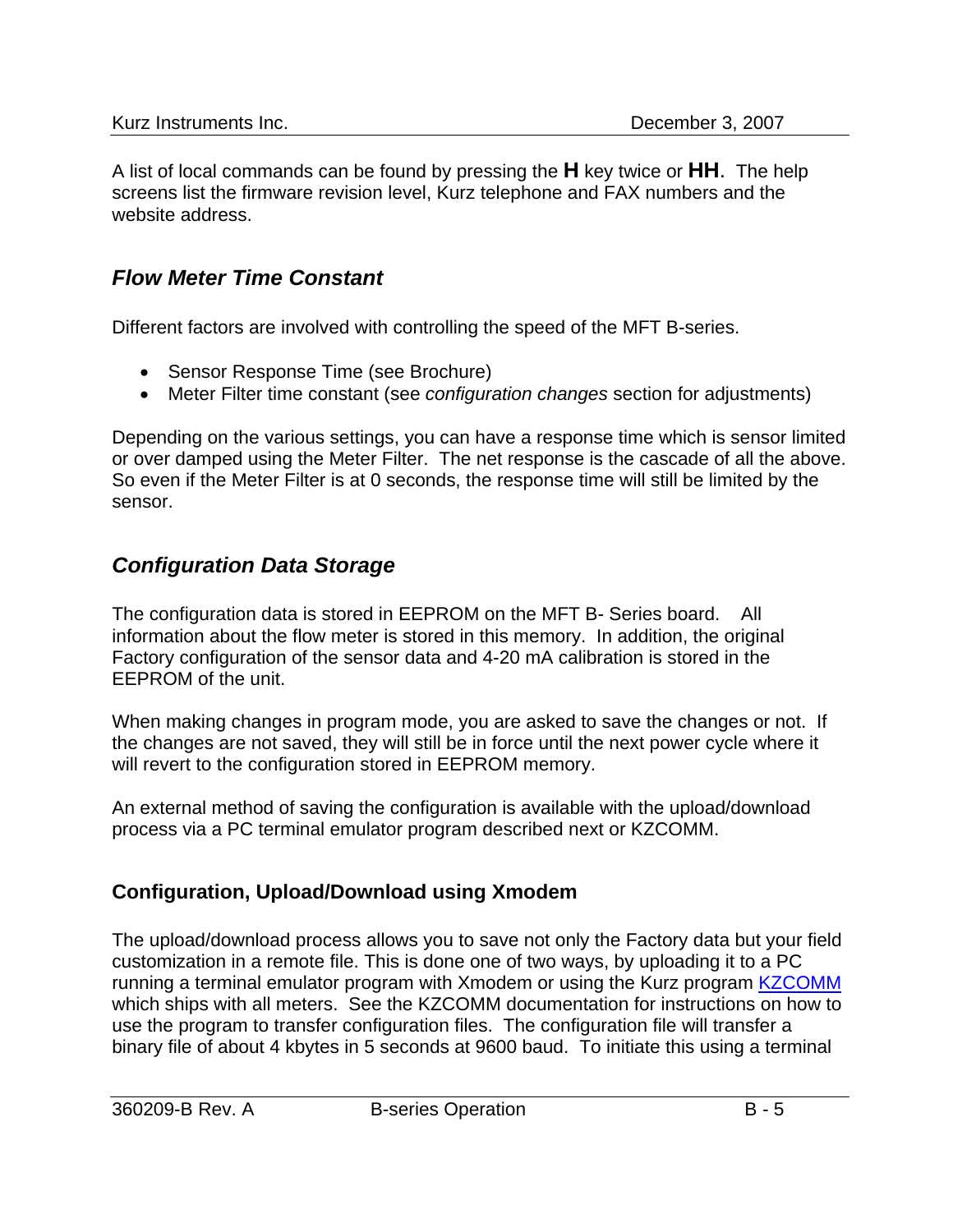emulator, you enter the command:

#### *Esc***upload***Ret*

That is the "esc" or escape key on your keyboard followed by the text "upload" then the enter key or return key. You will be prompted that it is ready to start the Xmodem receive on the PC. Using HyperTerminal, select Transfer, Receive File and then select the file location and name in which you want the binary configuration stored. If you spend too much time (more than 30 seconds) getting started, you will have to issue the command again.

To copy this configuration back into a unit or transfer it to another MFT B-Series with the same configuration file format, you use the command:

#### *Esc***download***Ret*

That is the "esc" or escape key on your keyboard followed by the text "download" then the enter key or return key. You will be prompted that it is ready to start the Xmodem transmit file on the PC. Again you have 30 seconds before it times out. Using HyperTerminal select Transfer, Send File and then select the binary configuration file to be transferred to the MFT B-Series Unit.

The above commands are effective only when the MFT B-Series is in the *Executive Mode*. It is recommended to turn OFF the terminal echo during this process to avoid dumping character strings on the terminal screen. Refer to the section *Overview of the user Interface* on how to turn the terminal echo ON and OFF.

## *Calibration of the Analog Output*

Operates similarly to the Series 155 Mass Flow Computer and the MFT series. You enter the menu and must use an external meter to "dial in" the 4.0 mA Zero and then the 20.0 mA Span. The **^v** keys are used to raise or lower the output until it matches the two conditions listed. Once they are in agreement, you press the **E** key to accept this value. See the Configuration section of the manual for step-by-step instructions.

## *Calibration of the Analog Input*

There is no user calibration of the inputs. This is a Factory process only. If your transmitter is reading the ambient temperature within a few degrees when the flow rate is